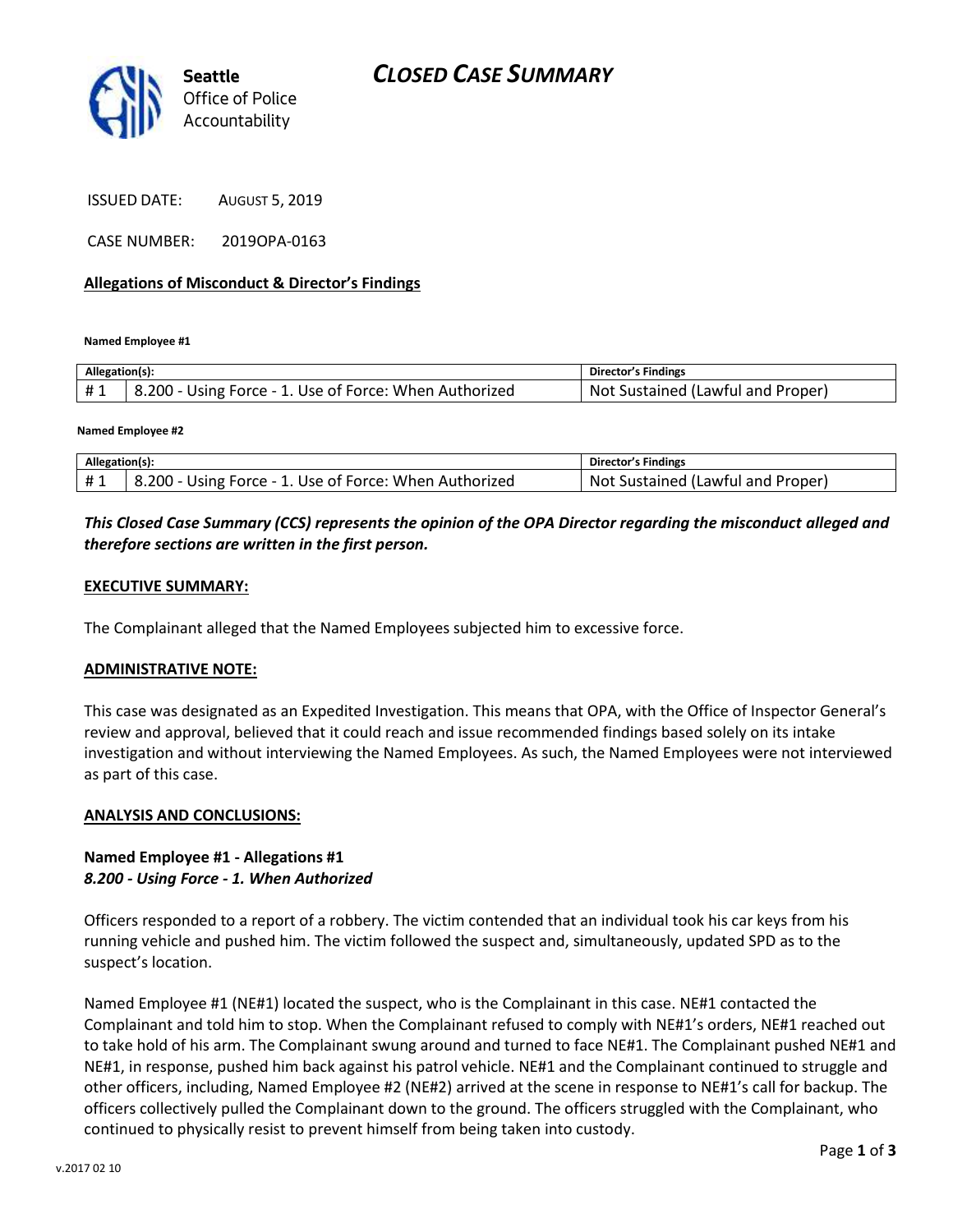

# *CLOSE CASE SUMMARY*

OPA CASE NUMBER: 2019OPA-0163

While on the ground, the Complainant bit NE#2 through his uniform shirt, breaking the skin on his left bicep. The Complainant also bit NE#1's left thigh, though that bite's impact was minimized by a backup weapon magazine that NE#1 had stored in the cargo pocket of his pants. The Complainant further threw punches at the officers and grabbed for one of their weapons.

In response to the Complainant's assaultive and resistive behavior, NE#2 punched him in the face with a closed fist in order to prevent him from continuing to bite. NE#1 reported using a head control technique, in which he held the back of the Complainant's neck. Eventually, when backing units arrived, the Complainant was taken into custody without further incident. NE#2 was later transported to the hospital to be treated for the bite injury.

A Department Sergeant screened the arrest and force, which included interviewing the Complainant. The Sergeant asked the Complainant how he sustained cuts on his forehead and the Complainant alleged that they were the result of being mistreated by officers. The Complainant told the Sergeant that he did not believe it had anything to do with his actions. The Complainant was construed to be alleging excessive force and this matter was referred to OPA.

During its investigation, OPA made multiple attempts to interview the Complainant but was unsuccessful in this regard. Thus, the Complainant was not interviewed as part of this case.

OPA reviewed the analyses of the force conducted by the Named Employees' chain of command and the Force Review Board (FRB). The chain of command and the FRB both found the force to be consistent with policy.

OPA also reviewed the Body Worn Video and In-Car Video associated with this incident. The video was consistent with the Named Employees' recounting of this incident. The video established that the Complainant resisted arrest and further that the Complainant was assaultive towards the officers.

SPD Policy 8.200(1) requires that force used by officers be reasonable, necessary and proportional. Whether force is reasonable depends "on the totality of the circumstances" known to the officers at the time of the force and must be balanced against "the rights of the subject, in light of the circumstances surrounding the event." (SPD Policy 8.200(1).) The policy lists a number of factors that should be weighed when evaluating reasonableness. (*See id*.) Force is necessary where "no reasonably effective alternative appears to exist, and only then to the degree which is reasonable to effect a lawful purpose." (*Id*.) Lastly, the force used must be proportional to the threat posed to the officer. (*Id*.)

With regard to the force used by NE#1, I find that it was reasonable, necessary, and proportional. First, it was appropriate to use force to detain the Complainant when he did not initially comply with NE#1's orders to remain where he was. Second, it was also permissible to forcibly hold the Complainant against the patrol vehicle when he pushed away from NE#1. Third, it was within policy to use force to pull the Complainant down to the ground in order to take him into custody. Notably, at that time, the Complainant was fighting multiple officers and preventing himself from being controlled and handcuffed. Lastly, it was permissible for NE#1 to use force on the Complainant in the form of control holds when the Complainant was on the ground. As discussed above, the Complainant was actively assaulting officers at the time, including trying to bite NE#1.

For the above reasons, I recommend that this allegation be Not Sustained – Lawful and Proper.